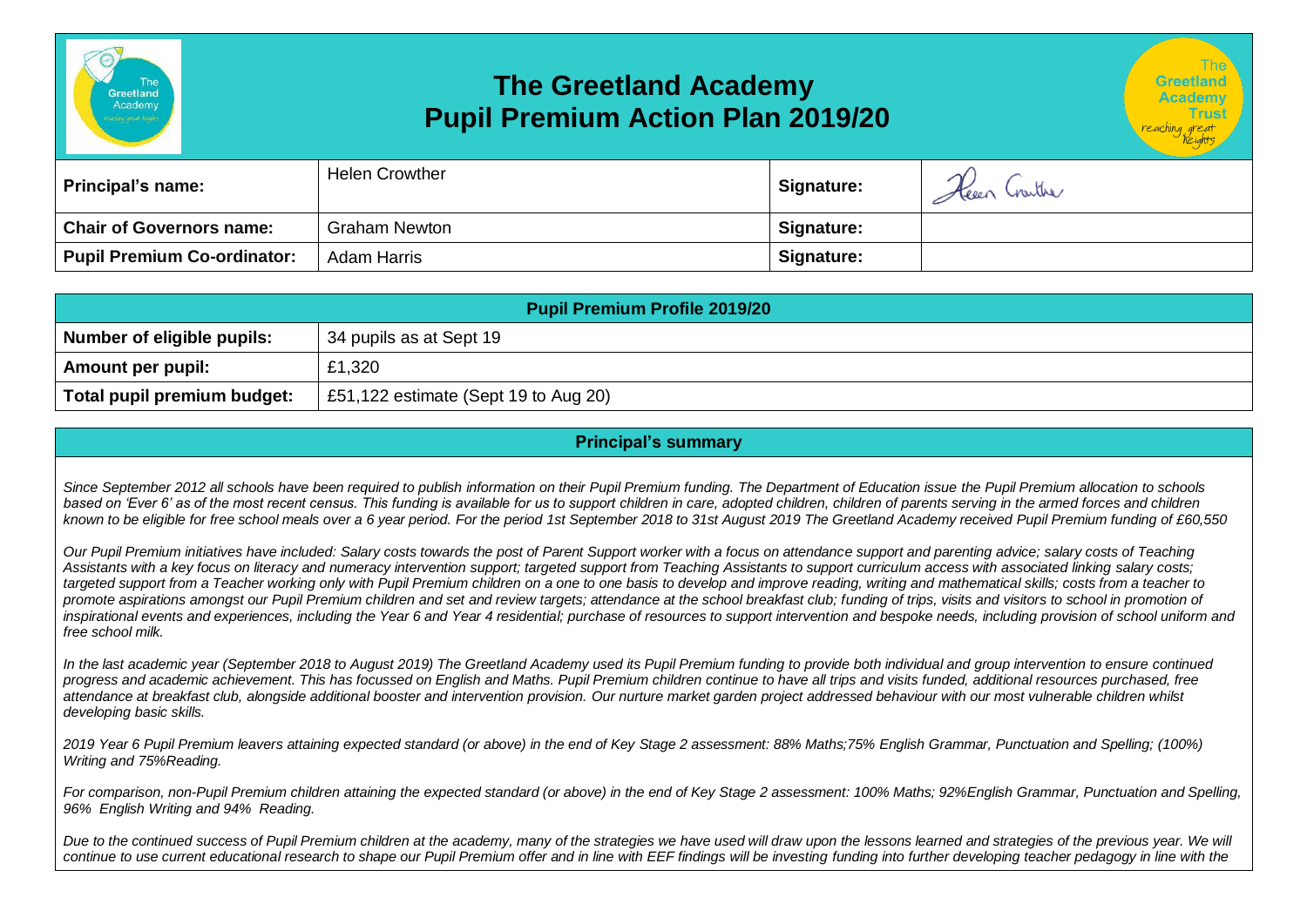*EEF Literacy and numeracy guidance reports and Pupil Premium report in order to maximise wave 1 teaching. Next steps include further developing our nurture support/provision and*  implementing the latest educational research and development to ensure that we offer the most current and engaging learning environment and opportunities. Funding will be used to continue *to enhance the skills of teaching staff, in order to maximise the impact of teaching and learning to ensure Pupil Premium children reach their full potential. We firmly believe that Good teaching*  is the most important lever schools have to improve outcomes for disadvantaged pupils. Using the Pupil Premium to improve teaching quality benefits all students and has a particularly *positive effect on children eligible for the Pupil Premium. With this in mind, our pupil premium strategy will be rooted strongly in the CPD of our staff.* 

| The Greetland Academy - Pupil Premium Action Plan 2019/20 |                                                                                                                                                                                                                                                                                                                                                                                        |                       |                                                                                                                                                                                                      |                  |                                                     |                                |                                                                                                                                |
|-----------------------------------------------------------|----------------------------------------------------------------------------------------------------------------------------------------------------------------------------------------------------------------------------------------------------------------------------------------------------------------------------------------------------------------------------------------|-----------------------|------------------------------------------------------------------------------------------------------------------------------------------------------------------------------------------------------|------------------|-----------------------------------------------------|--------------------------------|--------------------------------------------------------------------------------------------------------------------------------|
| <b>Strategy</b>                                           | <b>Outcomes and success</b>                                                                                                                                                                                                                                                                                                                                                            | Owner                 | <b>Milestones</b>                                                                                                                                                                                    | <b>Completed</b> | <b>Review</b><br>date                               | Cost per<br>pupil<br>(average) | <b>Total cost</b>                                                                                                              |
| 1. Whole school<br>ethos for<br>attainment for all        | Whole school training from<br>$\bullet$<br>our Teaching School on the<br>EEF Pupil Premium review<br>document.<br>Whole school refresher<br>safeguarding training<br>Funded trips and residential<br>$\bullet$<br>visits.<br>PP children to have a PP<br>$\bullet$<br>leadership champion to<br>discuss progress.                                                                      | <b>PP</b><br>champion | Half termly monitoring by<br>SLT update against action<br>plan<br>Termly reporting to<br>Governing body                                                                                              |                  | (each half<br>term through<br>the academic<br>year) |                                | Cost for the<br>use of $Jo -$<br>(out of CPD<br>budget)<br>Trips-£1200<br>Safeguardin<br>g Training-<br>(out of CPD<br>budget) |
| 2. Addressing<br>behaviour and<br>attendance              | Breakfast club well attended<br>$\bullet$<br>(needs tracking for PP<br>children)<br>CPOMS effectively used to<br>$\bullet$<br>track attendance and<br>behaviour, with data showing<br>a diminished number of<br>incidents and PP attendance<br>inline with non-PP<br>attendance.<br>PSW to target attendance<br>$\bullet$<br>across the school and support<br>our vulnerable families. | <b>PP</b><br>champion | Track % of children<br>attending each half term<br>SLT to monitor cpoms and<br>report each half term<br>SLT to monitor weekly PSW<br>$\bullet$<br>data and report attendance<br>data each half term. |                  | (each half<br>term through<br>the academic<br>year) |                                | <b>Breakfast</b><br>£2660<br><b>CPOMS</b><br>$\bullet$<br>£895<br>PSW (part<br>$\bullet$<br>costs)<br>£16403                   |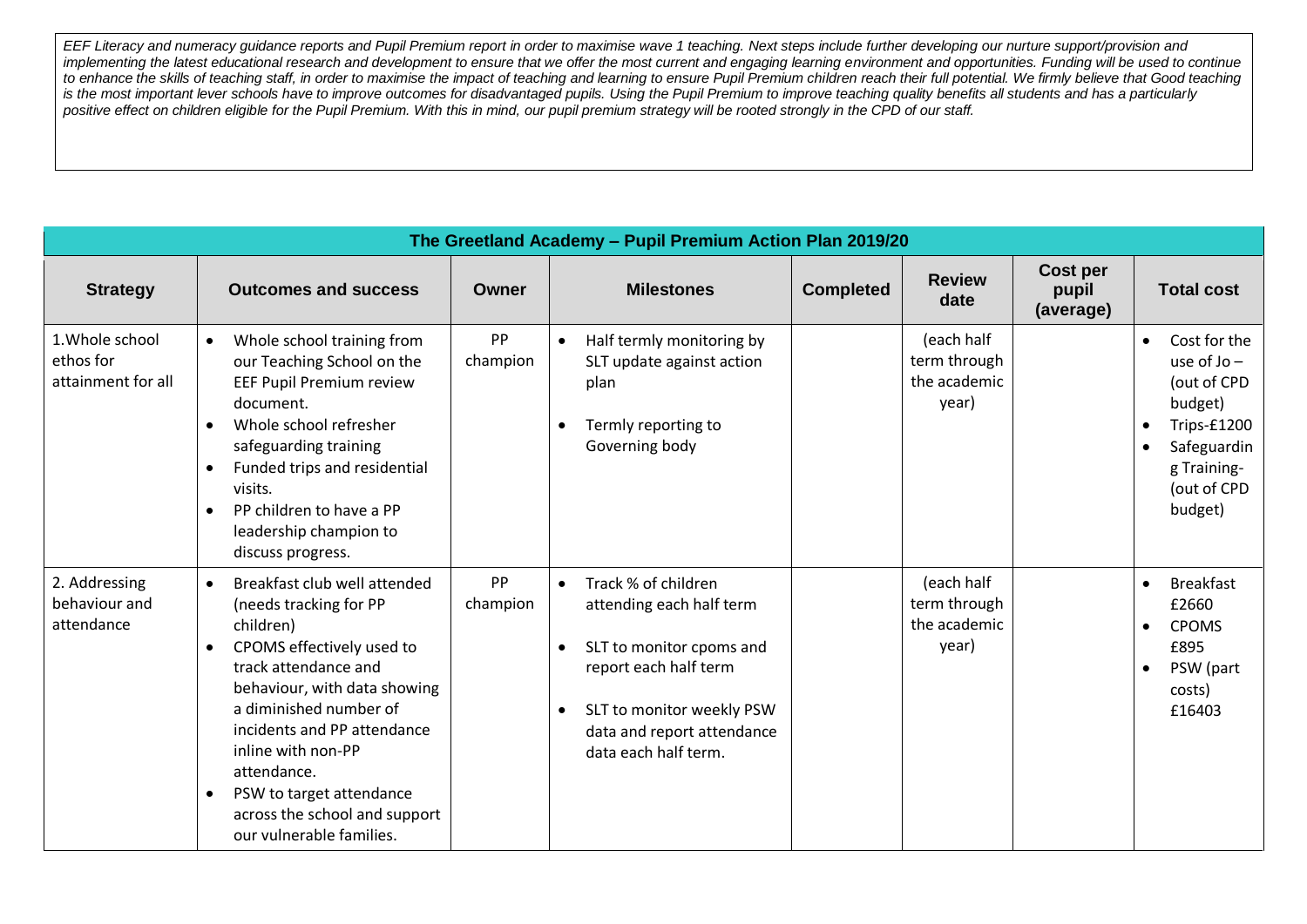| 3. High quality<br>teaching<br>for all | Peer observations<br>Early career teacher<br>additional CPD<br>Spending on improving<br>teaching might include<br>professional<br>development, training<br>and support for early<br>career teachers and<br>recruitment and<br>retention. Ensuring an<br>effective teacher is in<br>front of<br>every class, and that<br>every teacher is<br>supported to keep<br>improving. | <b>PP</b><br>champion<br><b>SLT</b> | Termly monitoring by SLT<br>(termly<br>through the<br>academic<br>Termly report to governors<br>year) | £3000 CPD<br>budget |
|----------------------------------------|-----------------------------------------------------------------------------------------------------------------------------------------------------------------------------------------------------------------------------------------------------------------------------------------------------------------------------------------------------------------------------|-------------------------------------|-------------------------------------------------------------------------------------------------------|---------------------|
|----------------------------------------|-----------------------------------------------------------------------------------------------------------------------------------------------------------------------------------------------------------------------------------------------------------------------------------------------------------------------------------------------------------------------------|-------------------------------------|-------------------------------------------------------------------------------------------------------|---------------------|

| The Greetland Academy - Pupil Premium Action Plan 2019/20 |                                                                                                                                                                                                                                                                                                                                                                                       |                       |                                                                                                                                                                                                         |                  |                                                     |                                |                                                                                                                                     |
|-----------------------------------------------------------|---------------------------------------------------------------------------------------------------------------------------------------------------------------------------------------------------------------------------------------------------------------------------------------------------------------------------------------------------------------------------------------|-----------------------|---------------------------------------------------------------------------------------------------------------------------------------------------------------------------------------------------------|------------------|-----------------------------------------------------|--------------------------------|-------------------------------------------------------------------------------------------------------------------------------------|
| <b>Strategy</b>                                           | <b>Outcomes and success</b>                                                                                                                                                                                                                                                                                                                                                           | Owner                 | <b>Milestones</b>                                                                                                                                                                                       | <b>Completed</b> | <b>Review</b><br>date                               | Cost per<br>pupil<br>(average) | Total cost                                                                                                                          |
| 4. Meeting the<br>needs of<br>individual learners         | PSW to support children<br>socially and emotionally<br>through 1:1 sessions, nature<br>garden project and group<br>sessions.<br>Elland Cluster support :<br>access to forest school,<br>pastoral support network and<br>well-being practitioner.<br>Free school uniform for all PP<br>children<br>Music provision both<br>individual and as a class.<br>Free milk for KS1 PP children | <b>PP</b><br>champion | SLT to monitor half termly -<br>tracking names and session<br>Cluster proforma tracking<br>impact for each group.<br>Half termly tracking<br>- 0<br>including names and %<br>Termly report to Governors |                  | (each half<br>term through<br>the academic<br>year) |                                | <b>PSW</b><br>$\bullet$<br>resources<br>£1402<br>Uniform<br>$\bullet$<br>£1075<br>Music £454<br>$\bullet$<br>Milk £429<br>$\bullet$ |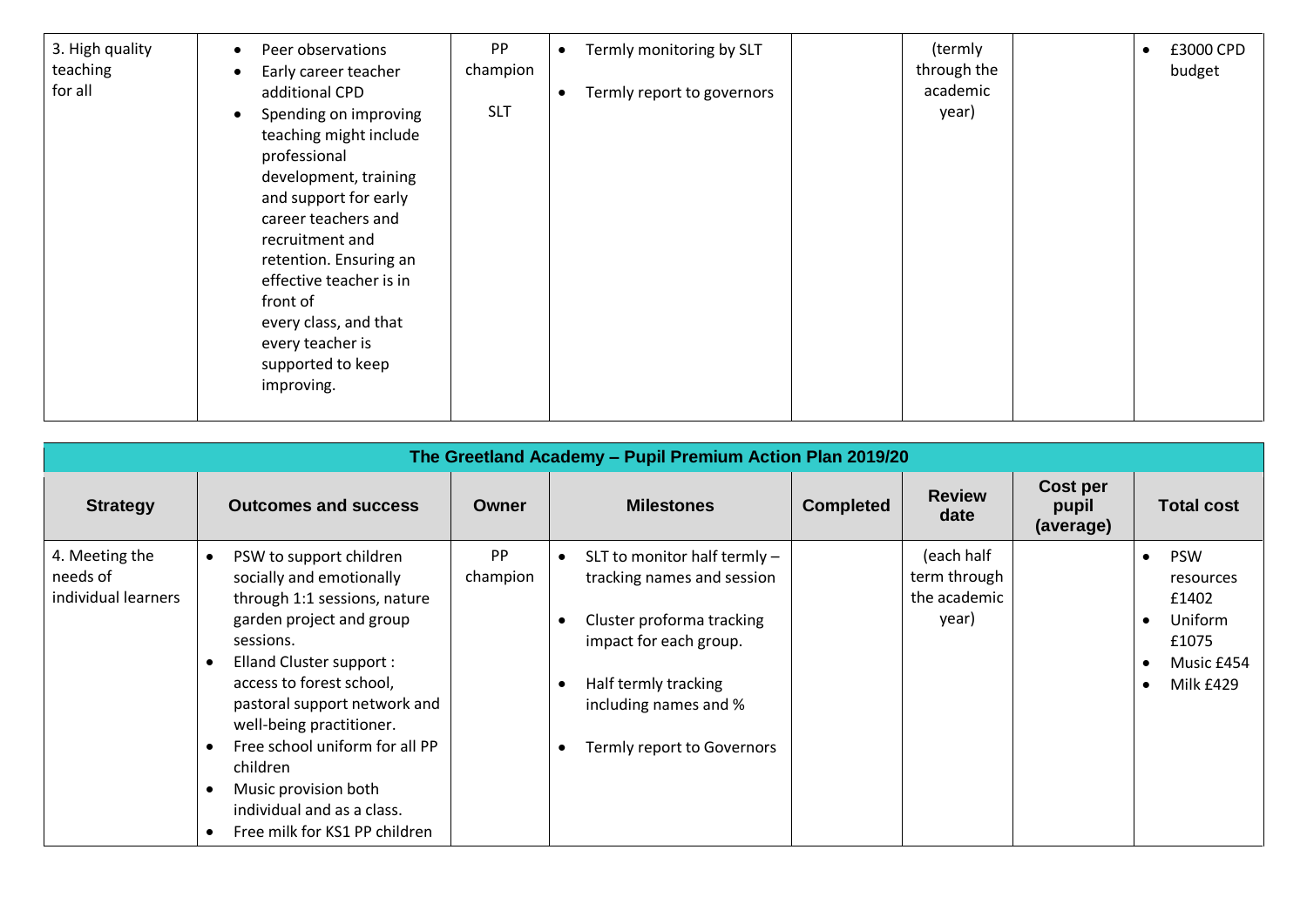| 5. Deploying staff<br>effectively               | TA delivering speech and<br>language assessments<br>and interventions in EYFS<br>TAs deployed to<br>classes/interventions<br>dependent on needs<br>TAs supporting the class<br>teacher in delivering 1:1<br>writing conferences                                                       | PP<br>champion<br>SENDCo     | Termly tacking of<br>interventions impact | Half termly monitoring of<br>intervention timetable. | (each half<br>term through<br>the academic<br>year)<br>(termly<br>through the<br>academic<br>year) | TA S&L<br>$\bullet$<br>£6692<br><b>TA</b><br>$\bullet$<br>deployment<br>& support<br>£13886 |
|-------------------------------------------------|---------------------------------------------------------------------------------------------------------------------------------------------------------------------------------------------------------------------------------------------------------------------------------------|------------------------------|-------------------------------------------|------------------------------------------------------|----------------------------------------------------------------------------------------------------|---------------------------------------------------------------------------------------------|
| 6. Data driven and<br>responding to<br>evidence | Termly 1:1 pupil progress<br>$\bullet$<br>meetings with a focus on PP<br>children and progress.                                                                                                                                                                                       | <b>SLT</b><br>PP<br>champion | Governing body                            | Termly impact reports to                             | (each half<br>term through<br>the academic<br>year)                                                | Cost of<br>$\bullet$<br><b>HLTA</b> to<br>release<br>staff £3026                            |
| 7. Clear responsive<br>leadership               | All subject mangers to track<br>$\bullet$<br>the progress of PP learners<br>SLT members as PP<br>$\bullet$<br>champions providing<br>additional mentoring to PP<br>children across the school.<br>PP children to be focussed on<br>$\bullet$<br>at SLT termly diagnostic<br>meetings. | <b>SLT</b><br>PP<br>champion | champion                                  | Monitored and impact<br>reported half termly by PP   | (termly<br>through the<br>academic<br>year)                                                        |                                                                                             |
|                                                 | (All pupil costs and average spends dependant on bespoke needs which can fluctuate during an academic year)                                                                                                                                                                           |                              |                                           |                                                      | <b>Total Pupil Premium Expenditure</b>                                                             | £51,122                                                                                     |
|                                                 | Date of Pupil Premium Review: 2 Sept 2019                                                                                                                                                                                                                                             |                              |                                           | Date of Next Review: August 2020                     |                                                                                                    |                                                                                             |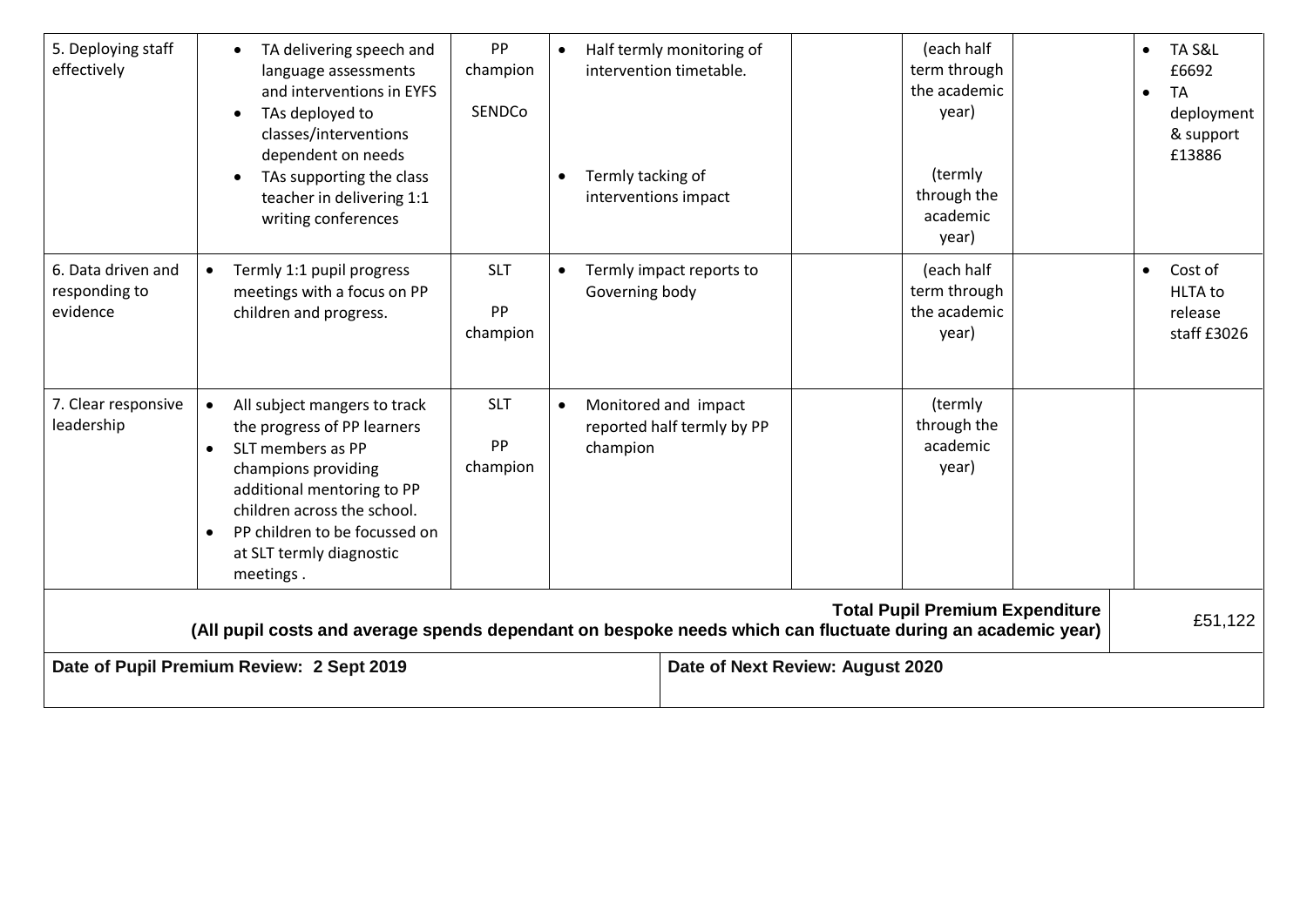Pie chart to show the distribution of funding in relation to the seven building blocks identified by the DfE and NFER as being successful in raising disadvantaged pupils' attainment.